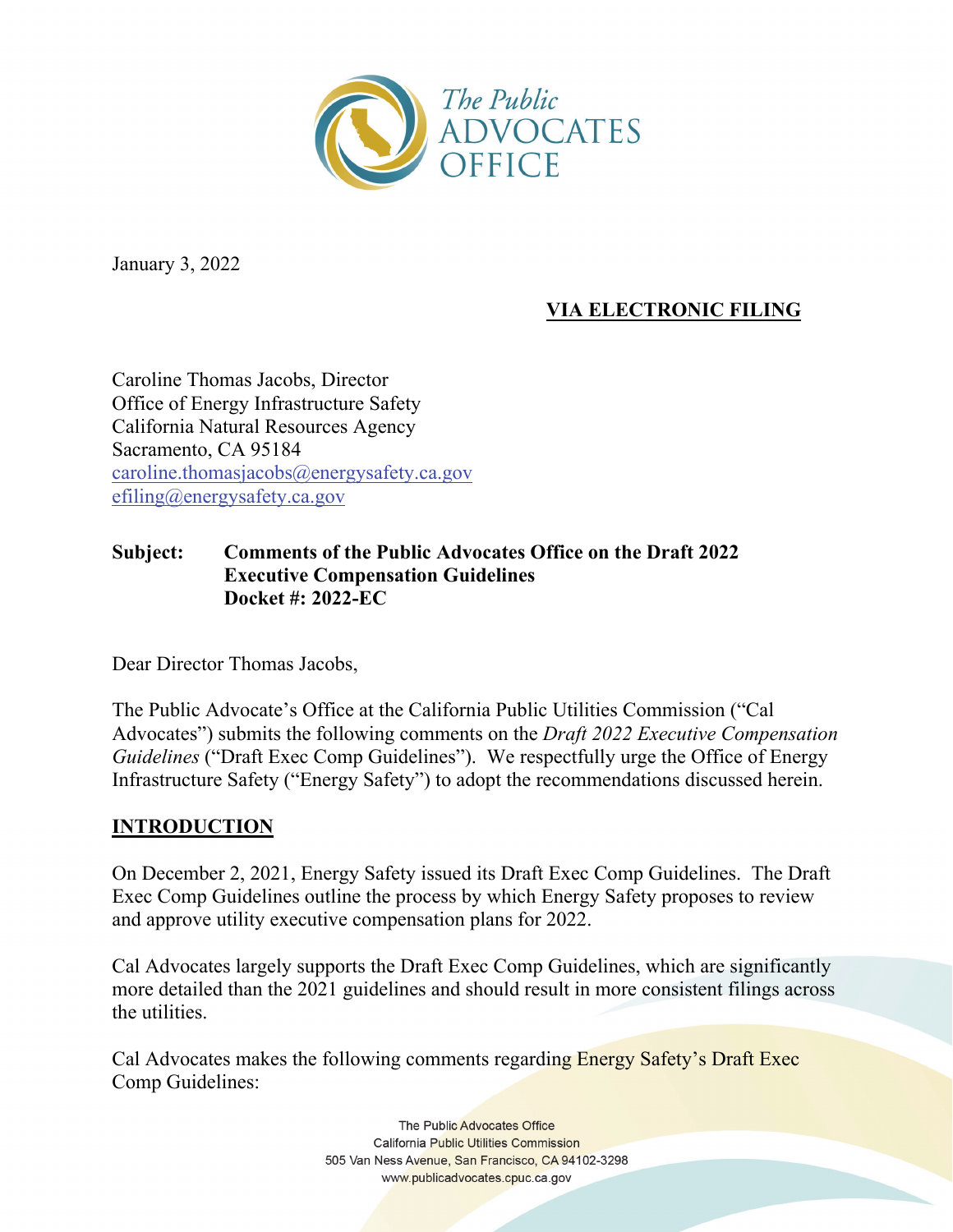- A. Cal Advocates supports changes to the Draft Exec Comp Guidelines, which will result in more consistency across utilities and more transparent metrics.
- B. Energy Safety should require executive compensation plan submissions to include dollar compensation figures when the utility has already publicly reported those figures elsewhere.
- C. Energy Safety should clarify the treatment of gas pipeline safety metrics and compensation for executives at dual commodity utilities.
- D. Energy Safety should modify the schedule for future executive compensation plan filings to better align with the calendar year.

## **RECOMMENDATIONS**

#### **A. The Draft Guidelines for 2022 make positive changes over the 2021 guidelines.**

Cal Advocates appreciates the positive changes made by Energy Safety to the Draft Exec Comp Guidelines. The Draft Exec Comp Guidelines improve standardization across utilities, which will improve the efficiency of the review process. The Draft Exec Comp Guidelines also require utilities to provide additional data, which serves as important context and may reduce the need to perform some discovery in the future.

In particular, Cal Advocates supports the following requirements included in the Draft Exec Comp Guidelines:

- Sections 3d and 4d require utilities to provide transparent metric calculations for Short Term Incentive Programs (STIP) and Long Term Incentive Programs (LTIP) respectively, "such that that if Energy Safety requested the source data/inputs, it would be able to derive the reported results."**<sup>1</sup>**
- Sections 3f and 4e require five years of historical performance data for STIP and LTIP metrics respectively.**<sup>2</sup>**

**<sup>1</sup>** Draft 2022 Executive Compensation Guidelines, pp. 26 and 37-38.

**<sup>2</sup>** Draft 2022 Executive Compensation Guidelines, pp. 28 and 39.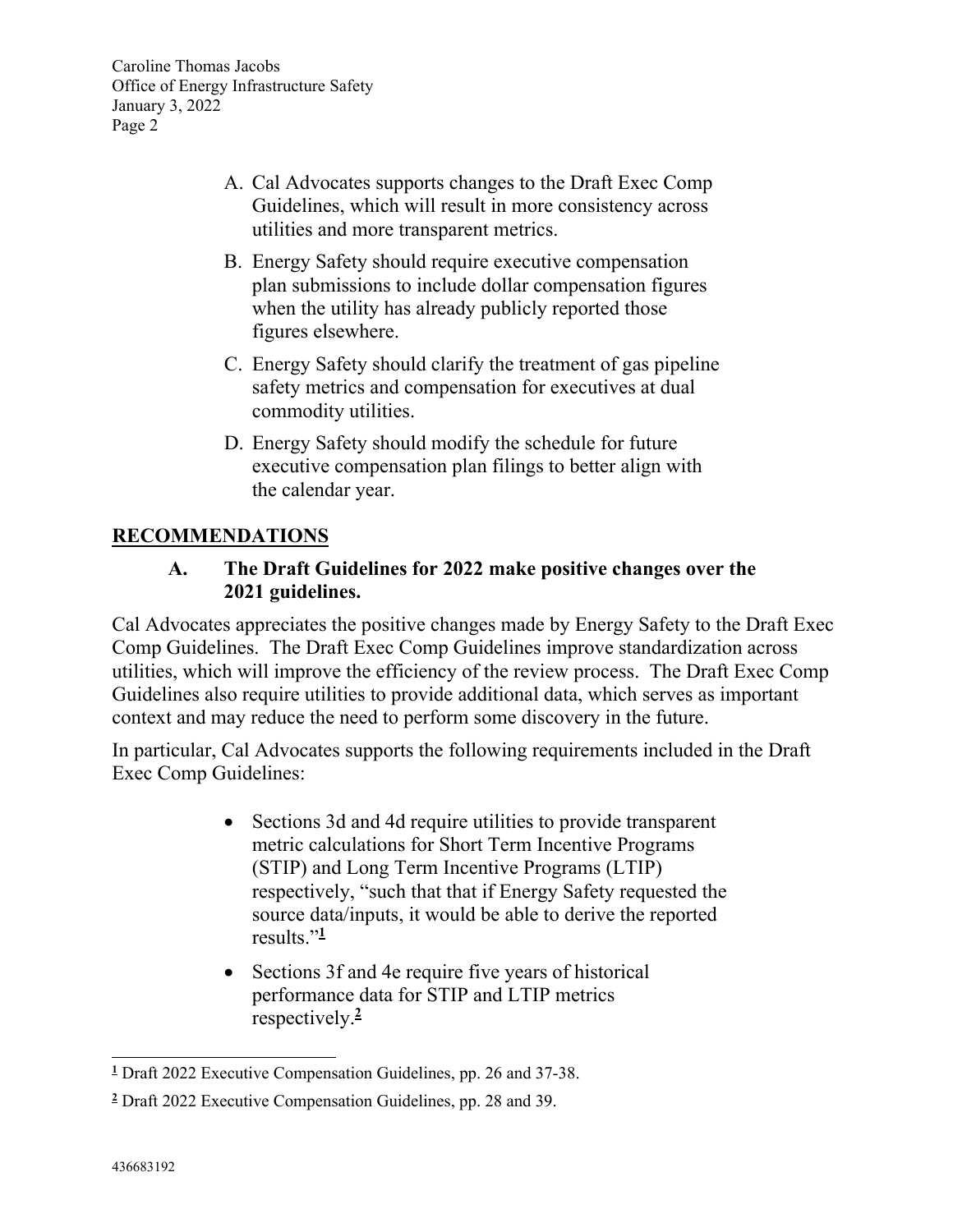- Section 3e requires utilities to report significant changes to STIP metrics from the previous year.**<sup>3</sup>**
- Section 3g requires utilities to report any decreases in 2021 STIP compensation due to failure to meet metric targets, or increases "beyond the levels warranted by the corporation's actual performance."**<sup>4</sup>**
- Section 4f requires utilities to report any decreases in 2021 LTIP compensation due to failure to meet metric targets, or increases "beyond the levels warranted by the corporation's actual performance."**<sup>5</sup>**

Cal Advocates appreciates Energy Safety's efforts to make the executive compensation submissions meaningful and comparable. Including historical data and highlighting changes from the previous year will provide valuable context for stakeholders' review of the submissions.

## **B. Energy Safety should require executive compensation plan submissions to include dollar compensation figures, when the utility has already publicly reported those figures elsewhere.**

Energy Safety should require that the utilities provide executive compensation figures in dollars, in addition to the percentages already included in utility executive compensation filings. This requirement will make the incentive compensation plans more meaningful and comprehensible than providing only percentages. Without seeing dollar figures, it is impossible to ascertain whether a utility's incentive compensation plan is reasonable.

Utilities previously opposed providing executive compensation figures in dollars on claims relating to privacy.**<sup>6</sup>** However, utilities are already required to provide dollar compensation figures for executives as a part of their annual proxy filings with the Securities and Exchange Commission.<sup>7</sup> In addition, large electric and gas utilities are already required to file annual reports detailing the compensation of all executive officers and "the names, titles and duties of all employees … who received compensation

**<sup>3</sup>** Draft 2022 Executive Compensation Guidelines, p. 27.

**<sup>4</sup>** Draft 2022 Executive Compensation Guidelines, p. 29.

**<sup>5</sup>** Draft 2022 Executive Compensation Guidelines, p. 40.

**<sup>6</sup>** Public workshop on executive compensation guidelines, hosted by Energy Safety, September 29, 2021.

<sup>&</sup>lt;sup>7</sup> For example, see pages 37-88 of PG&E's 2021 Proxy Statement, available at https://investor.pgecorp.com/financials/sec-filings/sec-filings-details/default.aspx?FilingId=14861731.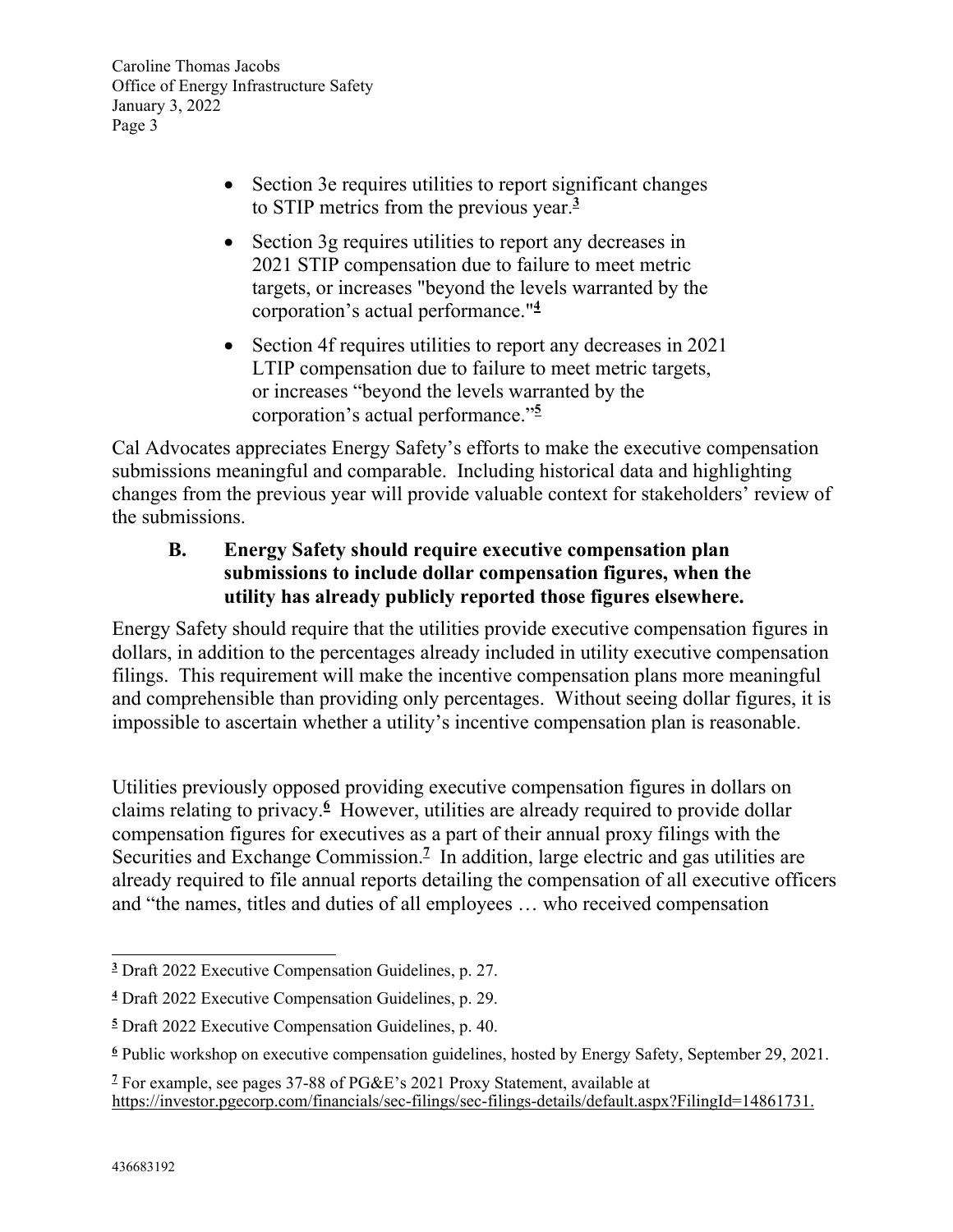including a base salary at the rate of \$125,000 or more per annum" in the previous year.**<sup>8</sup>** <sup>2</sup> To the extent that this information is already required to be publicly available, there is no harm to the utilities or the utilities' managers, and Energy Safety should require them to do so.

#### **C. Energy Safety should clarify the treatment of gas pipeline safety metrics and compensation for executives at dual commodity utilities.**

Because they are dual commodity utilities, the executive compensation plans for Pacific Gas and Electric Company (PG&E) and for San Diego Gas & Electric Company (SDG&E) each include metrics related to gas pipeline safety, and cover compensation for executives who are primarily responsible for gas pipeline safety. While the covered executives and compensation metrics relating to wildfire safety are clearly within Energy Safety's remit, the regulatory oversight regime for gas pipeline safety is less clear.**<sup>10</sup>**

Energy Safety's Draft Exec Comp Guidelines may create ambiguity as to which utility executives are covered. The Draft Exec Comp Guidelines state that "Energy Safety considers divisions or units responsible for electrical operations or wildfire-related functions principal business units, divisions or functions of the public utility."**<sup>11</sup>** This statement could be interpreted as excluding executives who oversee gas operations. However, the applicable statute requires an executive incentive compensation structure to be established for "all executive officers."**<sup>12</sup>** Cal Advocates recommends that Energy Safety clarify that the executive compensation submissions must include all executive officers of any utility that seeks a safety certification.

Energy Safety should clarify whether it intends to review gas safety metrics, and whether it considers executives with primary responsibility for gas pipeline safety to be "executive officers" covered under Public Utilities Code § 451.5(c). If Energy Safety

**<sup>8</sup>** California Public Utilities Commission, General Order 77-M, available at

https://docs.cpuc.ca.gov/PUBLISHED/GENERAL\_ORDER/66148.htm. Cal Advocates notes that per General Order 77-M, for utilities with gross annual operating revenues of \$1 billion or more, names of Executive Officers and employees subject to reporting requirements may be disclosed only in conditional access reports not disclosed publicly, or on the condition that the utility also files a report for public inspection in which the individual names are redacted.

**<sup>9</sup>** Since *actual* dollar compensation amounts are available after the fact, there should be no privacy objection to submitting *planned* compensation amounts with their annual executive compensation filings.

**<sup>10</sup>** For example, the Dig Safe Board is moving to the Office of Energy Infrastructure Safety on January 1, 2022. https://dig.fire.ca.gov/media/nfdnazux/2020-results-report.pdf.

**<sup>11</sup>** Energy Safety, Draft Guidelines, p. 13.

**<sup>12</sup>** Public Utilities Code § 8389(c)(4), 451.5(c).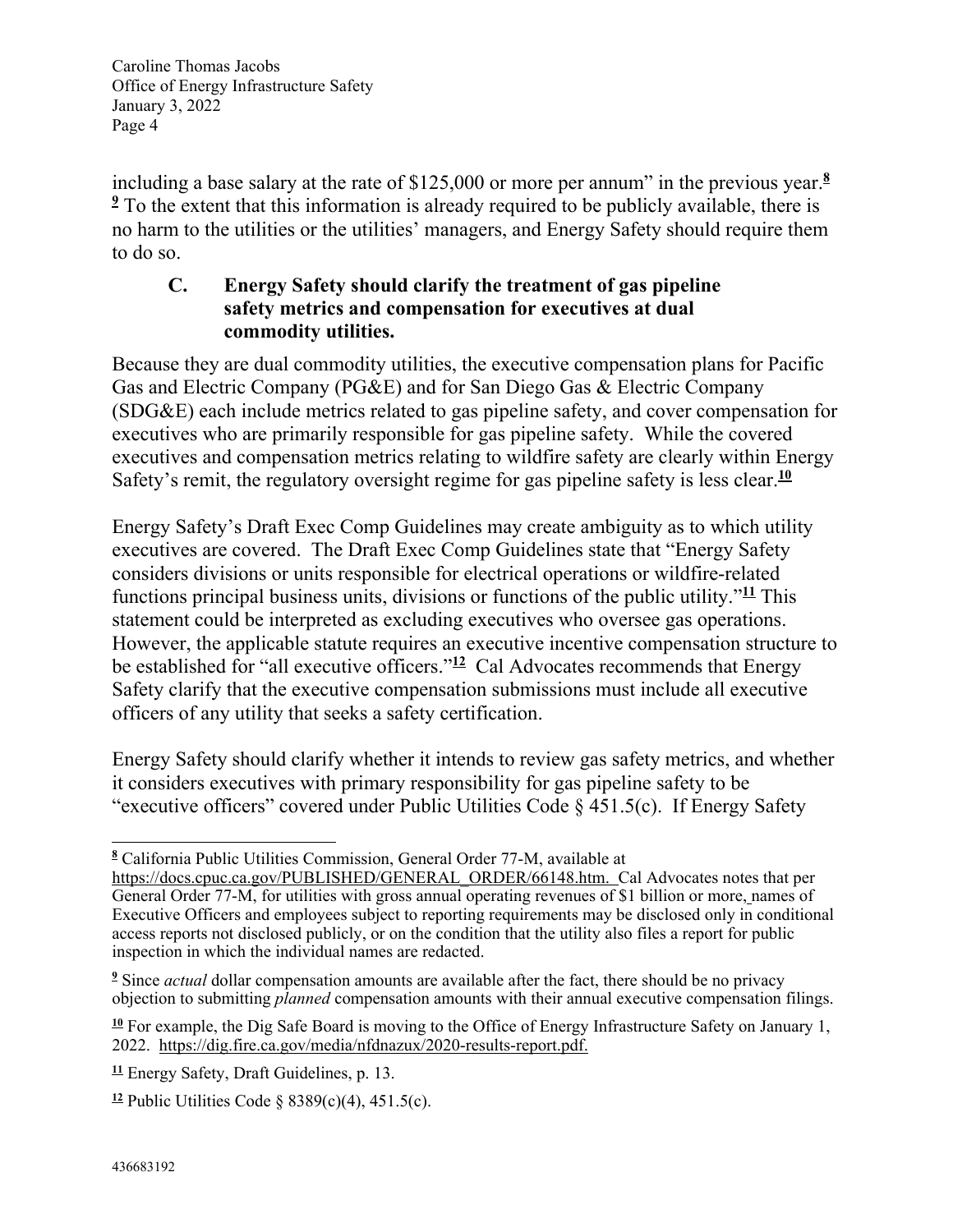will not review the areas of utility executive compensation plans relating to gas pipeline safety, it should work with staff at the California Public Utilities Commission to ensure that these aspects of executive compensation plans receive appropriate oversight.**<sup>13</sup>**

#### **D. Energy Safety should modify the schedule for future executive compensation plan filings to better align with the calendar year.**

In 2021, the executive compensation plans for Southern California Edison Company (SCE), SDG&E, and Bear Valley Electric Service (BVES) were approved in August, while PG&E's plan was approved in October. The Public Utilities Code requires that approved executive compensation plans be "structured to promote safety as a priority and to ensure public safety and utility financial stability;"**<sup>14</sup>** and that "the primary portion of the executive officers' compensation [is] based on achievement of objective performance metrics."<sup>15</sup>

In comments on PG&E's request for a 2021 safety certification, Cal Advocates recommended that "Energy Safety should require utilities to file their 2023 executive compensation structures by mid-2022, with the intent to approve or deny such structures prior to the end of 2022."**<sup>16</sup>** Lacking certainty as to the final metrics until so late in the year dilutes the incentive in the approved safety metrics, resulting in less effective incentives for executive officers to prioritize safety.

Energy Safety should move the schedule for executive compensation plan approval forward. Alternatively, Energy Safety should consider facilitating stakeholder discussions to develop a consensus schedule. Aligning executive compensation plan approvals with the calendar year will result in better incentives and may promote safer utility service.

**<sup>13</sup>** The California Public Utilities Commission has clear authority to regulate pipeline safety. See Public Utilities Code § 451, requiring all public utilities to "furnish and maintain such adequate, efficient, just, and reasonable service;" and Pub. Util. Code §955 which states that "the Commission is the state authority responsible for regulating and enforcing intrastate gas pipeline transportation and pipeline facilities."

**<sup>14</sup>** Public Utilities Code § 8389(e)(4).

<sup>&</sup>lt;sup>15</sup> Public Utilities Code  $\S$  8389(e)(6)(A)(i).

**<sup>16</sup>** *Comments of the Public Advocates Office on the Safety Certification Request of PG&E*, December 13, 2021, Case No. 2021-SCs, p. 10.